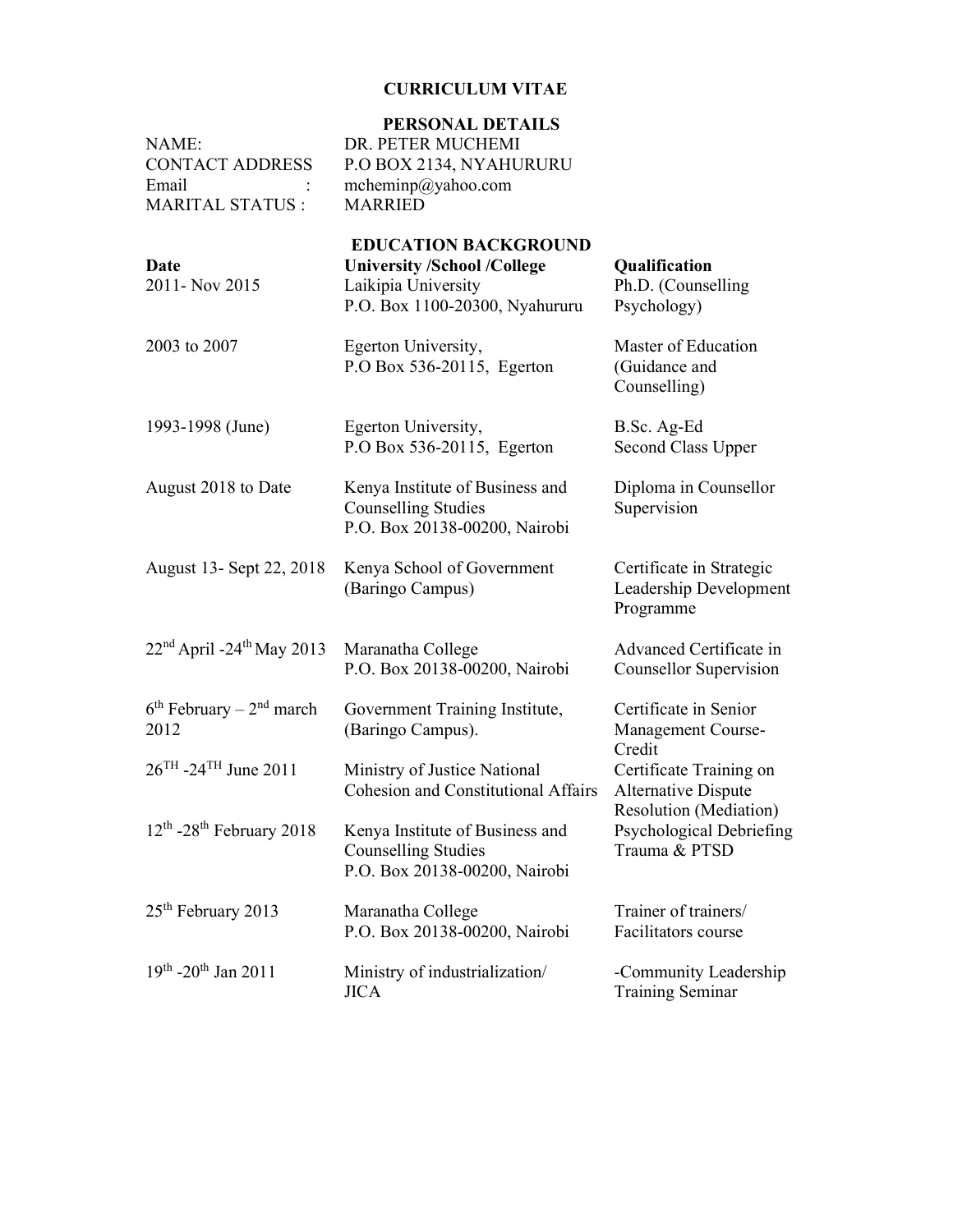| Date<br>$20th$ Sept - $8th$ Oct 2010   | <b>University /School /College</b><br>Ministry of State for Public Service<br>P.O. Box 30050-00100<br>Nairobi | <b>Qualification</b><br>-Counselling Skills<br><b>Enhancement Course</b><br>-Psychological Debriefing<br>Course             |
|----------------------------------------|---------------------------------------------------------------------------------------------------------------|-----------------------------------------------------------------------------------------------------------------------------|
| $20th$ Sept - $8th$ Oct 2010           | Maranatha College<br>P.O. Box 20138-00200, Nairobi                                                            | -Addiction Counselling<br>Course<br>-Counselling Skills<br><b>Enhancement Course</b><br>-Psychological Debriefing<br>Course |
| $15^{TH}$ -26 <sup>TH</sup> April 2010 | Ministry of State for Public Service<br>P.O. Box 30050-00100<br>Nairobi                                       | - Induction Course for<br>Counsellors                                                                                       |

#### PUBLICATIONS

- Muchemi, P. & Kingori, J. (2020). Influence of Learning Facilities Available in a School on Students' Level of Self-Esteem: Case of Public Secondary Schools in Nyandarua West Sub-County, Kenya, ESSRAK Journal of Humanities and Social Sciences
- Kingori, J. & Muchemi, P. (2020). Traumatic Experiences, PTSD Levels and Mental Health Implications among Children Survivors of Post- Election Violence in Nakuru County, ESSRAK Journal of Humanities and Social Sciences
- Muchemi, P. & Baraza, E. M. (2017). Influence of Teacher Classroom Management Style on Students Level of Self-Esteem Case of Public Secondary Schools in Nyandarua West Sub-County, Kenya. Scholars Journal of Arts, Humanities and Social Sciences, 5(8C):963-973. ISSN 2347-5374 (Online), ISSN 2347-9493 (Print).
- Muchemi, P. & Kanjogu, J. K. (2017). Age Differences in Secondary Traumatic Stress Levels among Judges and Magistrates in Rift Valley Region, Kenya. Journal of Research on Humanities and Social Sciences. Vol. 7, No. 14. ISSN 2224-5766 (Paper) ISSN 2225-0484 (Online).
- Muchemi, P. (2017). Gender Differences in STS Levels among Judges and Magistrates in Kenya. Journal of Research on Humanities and Social Sciences. Vol.7, No.6. ISSN (Paper) 2224-5766 ISSN 2225-0484 (Online)
- Muchemi, P. & Kanjogu, J. K. (2016). Secondary Traumatic Stress Levels among Judges and Magistrates in Kenya .Journal of Social Sciences, Education and Humanities (JSSEH). Vol. 2 (Laikipia University Journals)
- Muchemi, P. (2016). Experiences of Victimization as a Motivating Factor to Terrorism Behaviour in Kenya. Journal of African Research and Development, 7:1-022,ISSN 2517-9365: ISBN: 978-9966-098-38-2.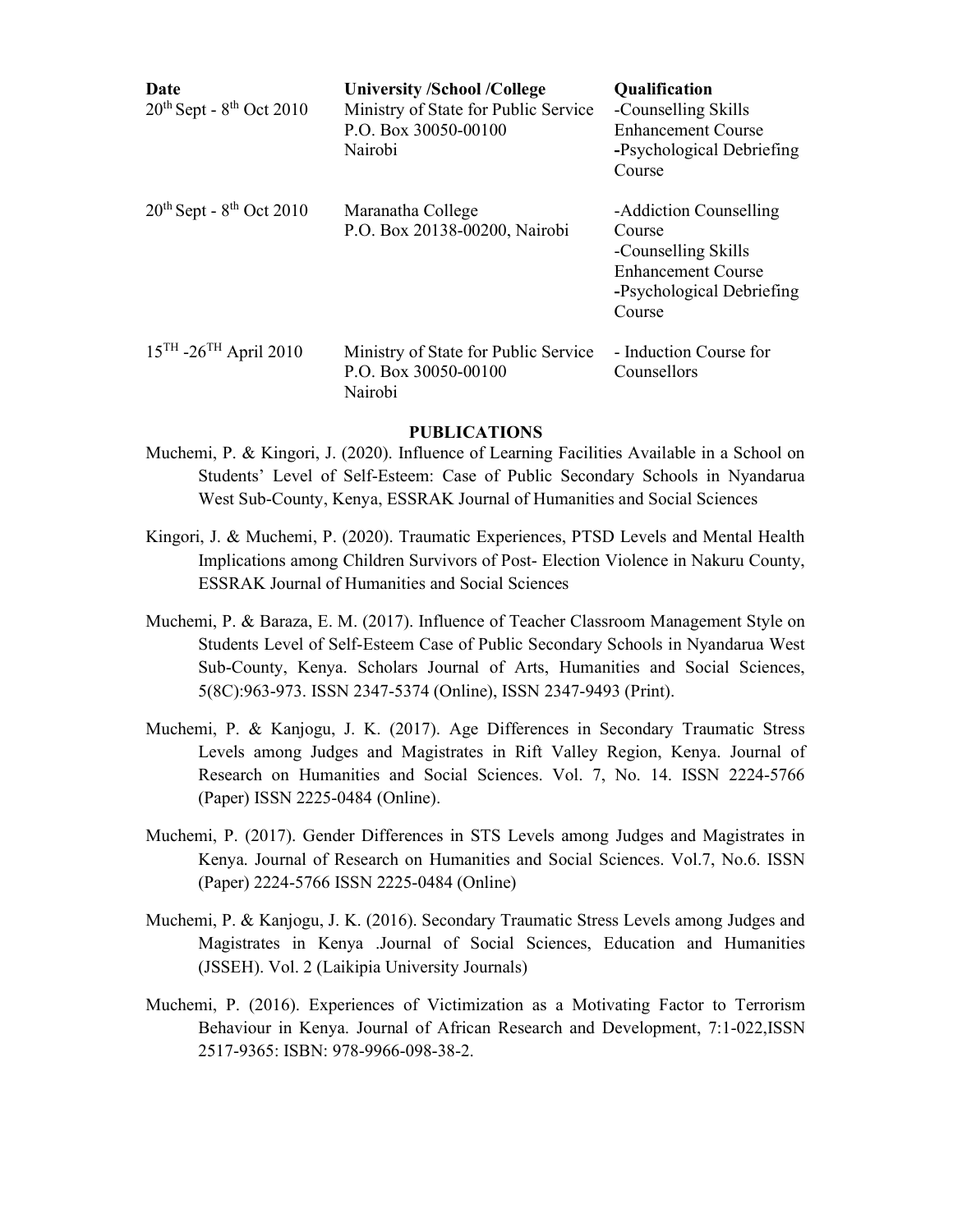# CONSULTANCY SERVICES

Participated in Training on Essential Counseling Skills Program for Selected National and County Government Officers at Kenya School of Government ( $1<sup>st</sup>$  February –  $5<sup>th</sup>$  April 2021)

Participated in Mental Health Guidance and Counselling Programme for Employees of Nyeri County Assembly. (May 2021)

Appointed as a Mental Health Champion Programme Member by Ministry of Public Service and Gender Affairs.

# PROFESSIONAL MEMBERSHIP

Member - Kenya Psychological Counselling Association (KCPA), 28<sup>th</sup> August 2009 to Date

Member- Laikipia University Alumni Association

|                             | <b>WORK EXPERIENCE</b>                                                                                                                     |                                                                                                                                                                                                                         |
|-----------------------------|--------------------------------------------------------------------------------------------------------------------------------------------|-------------------------------------------------------------------------------------------------------------------------------------------------------------------------------------------------------------------------|
| Date<br>March 2021 to Date  | <b>Types of work/Employer</b><br>Lecturer<br><b>Bomet University College</b>                                                               | <b>Duties</b><br>-Lecturing and Examining<br>Units allocated in SOE<br>-Research<br>-Guidance and<br>Counselling                                                                                                        |
| June 2016 to March 2021     | Psychological Counsellor - Rift<br>Valley Region<br>Ministry of Public Service, Youth<br>and Gender Affairs<br>(Permanent and Pensionable) | -Conducting Individual<br>& Group Counselling for<br>Public Servants in the<br>Region<br>- Organizing Seminars &<br>Workshops<br>-Writing Reports<br>-Member Aids Control<br>Unit<br>-Supervising Counsellors<br>Region |
| May 2016 To Date            | Part-time Lecturer<br>Laikipia University<br>P.O. Box 1100-20300<br>Nyahururu                                                              | Lecturing<br>-Family Counselling<br>(Undergraduate Students)<br>-Legal Ethical Issues in<br>counselling (Masters<br>Students)                                                                                           |
| May 2016 - August 2016      | Part-time Lecturer<br>Cooperative University College<br>P.O. Box 24814-00502<br>Karen.                                                     | Lecturing<br>-Organizational Behaviour<br>(Undergraduate Students)                                                                                                                                                      |
| January 2010 to Dec<br>2015 | Part time Lecturer<br>Divine Teacher Training College                                                                                      | Training Student teachers<br>and In-service teachers<br>-Research Methods<br>-Psychology<br>-Guidance and counselling<br>-Education courses<br>-Social Studies                                                          |